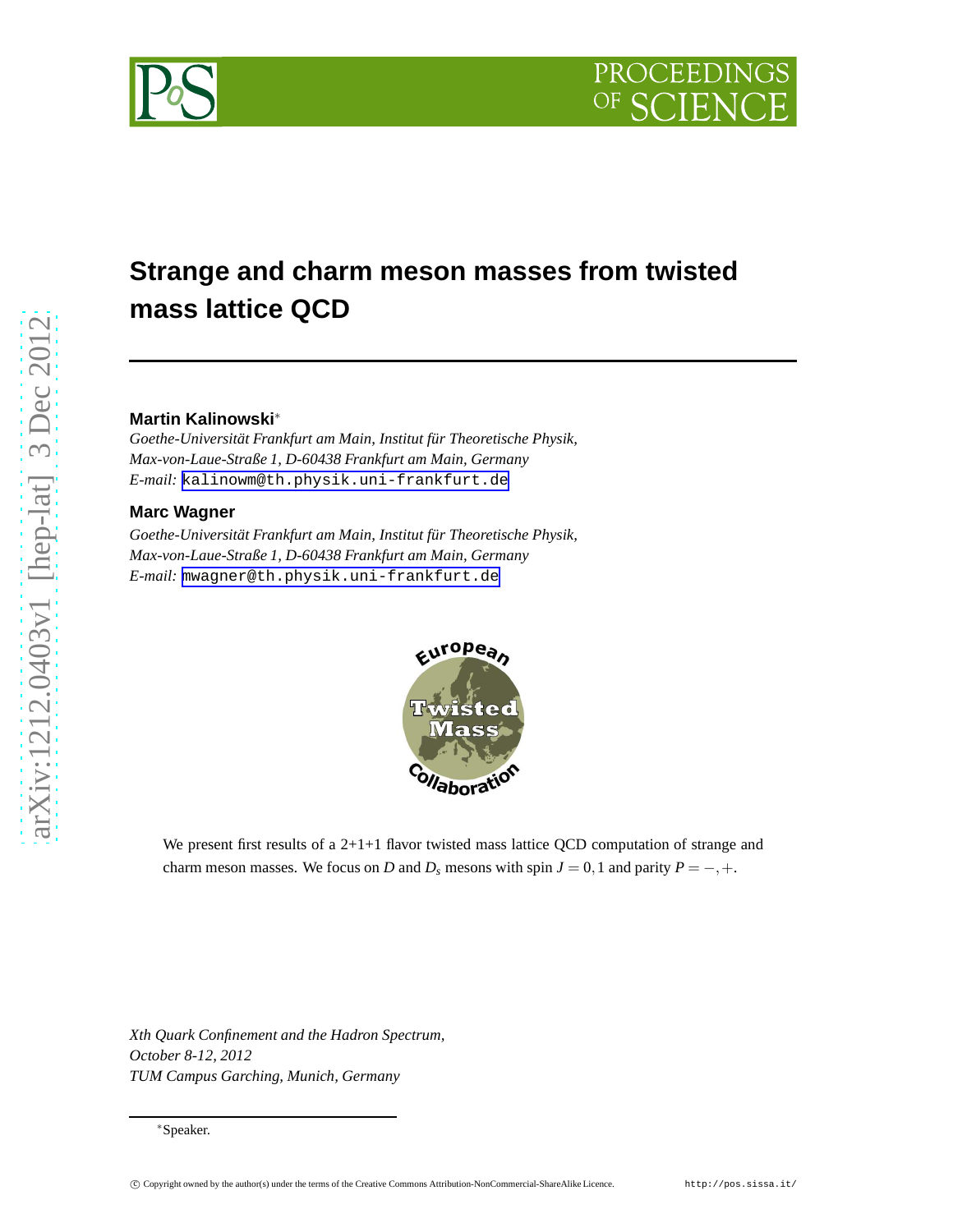## **1. Lattice setup**

We report about an ongoing project concerned with the computation of the spectrum of mesons with at least one strange or charm valence quark using twisted mass lattice QCD with  $2+1+1$ dynamical quark flavors. Here we present first results for masses of ground state and excited *D* and *D<sup>s</sup>* mesons.

Currently we have performed computations on  $\approx 400$  gauge field configurations from a single ensemble generated by the European Twisted Mass Collaboration (ETMC). This ensemble is characterized by 24<sup>3</sup> × 48 lattice sites, a lattice spacing  $a \approx 0.086$  fm and a pion mass  $m_{\pi} \approx 324$  MeV. For detailed information regarding these gauge field configurations we refer to [[1](#page-2-0)].

For both the valence strange and charm quarks we use degenerate twisted mass doublets, i.e. a different discretization as for the corresponding sea quarks. We do this, to avoid mixing of strange and charm quarks, which inevitably takes place in a unitary setup, and which is particularly problematic for hadrons containing charm quarks [[2](#page-2-0)]. The degenerate valence doublets allow two realizations for strange as well as for charm quarks, either with a twisted mass term  $+i\mu_{s,c}\gamma_5$  or  $-i\mu_{s,c}$ γ5. While for a  $q\bar{q}$  meson creation operator the sign combinations (+,−) and (−,+) for the quark *q* and the antiquark  $\bar{q}$  are related by symmetry,  $(+,+)$  and  $(-,-)$ , which are also related, yield at finite lattice spacing results slightly different compared to  $(+,-)$  and  $(-,+)$ , due to different discretization errors. Using  $(+,-) \equiv (-,+)$  we have tuned the valence strange and charm quark masses to reproduce the physical values of  $2m_K^2 - m_\pi^2$  and  $m_D$ , two quantities, which only weakly depend on the light *u*/*d* quark mass.

We have constructed suitable *D* and  $D_s$  meson creation operators using the maximum of sixteen independent  $\gamma$  combinations as well as lattice versions of spherical harmonics. Moreover, APE and Gaussian smearing is used, to optimize the overlap of the trial states to the low lying energy eigenstates of interest. More details regarding the construction of meson creation operators in twisted mass lattice QCD can be found in [\[3\]](#page-2-0).

For the computation of the corresponding correlation matrices we use spin diluted timeslice sources in combination with the "one-end trick". Meson masses are then determined from plateaux values of corresponding effective masses, which we obtain by "diagonalizing" the correlation matrices by solving generalized eigenvalue problems.

#### **2. Results**

In Figure [1](#page-2-0) we show *D* and  $D_s$  meson masses for quantum numbers  $J^P = 0^-, 0^+, 1^-, 1^+$ . Blue data points represent experimental results, while red and green data points correspond to our lattice results obtained with sign combinations  $(+,-) \equiv (-,+)$  and  $(+,+) \equiv (-,-)$ , respectively. The differences between the "red and green lattice results" are rather small, indicating that discretization errors at the currently used lattice spacing are  $\leq 2\%$ .

While in most cases lattice and experimental results agree within statistical errors, we observe significant discrepancies for *D* ∗  $_{s0}^{*}$  and  $D_{s1}$ . Similar findings have been reported by other lattice studies and by model calculations (cf. e.g. [\[4](#page-2-0), [5, 6](#page-2-0)]). These discrepancies support the assumption that  $D_{\rm s}^*$ *s*0 and *Ds*<sup>1</sup> are not ordinary quark antiquark states, but might e.g. be mesonic *D*-*K* molecules or diquark-antidiquark pairs (tetraquarks). A corresponding investigation of possibly present four-